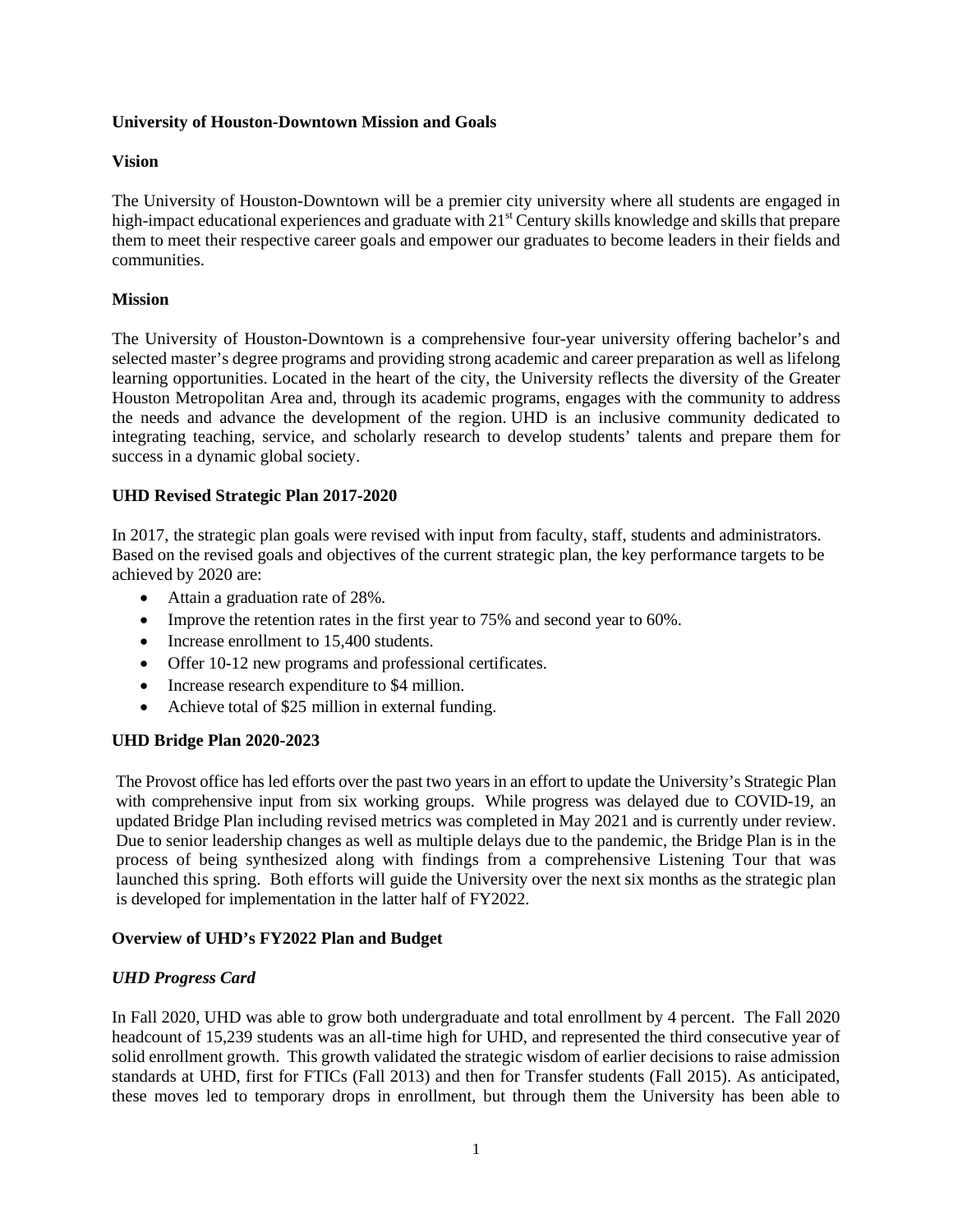reposition itself as a more rigorous academic institution, and as a result is now attracting more, and betterprepared, students. This can also be seen in UHD's recent student performance metrics.

The student success metrics on which UHD has most focused in recent years are the FTIC Retention Rate (1-yr) and the FTIC Graduation Rate (6-yr). The retention rate has steadily improved in recent years, there was a slight decrease in 2020 likely due to COVID-19, (67.34 percent for 2020-21). The most significant accomplishment is UHD's FTIC graduation rate. For the 6-year cohort that had through the end of FY2020 to earn their degrees, the graduation rate was 29.9 percent. Surpassing the FTIC Graduation Rate goal of *28-percent-by-2020* a year ahead of schedule was a remarkable achievement for UHD. Within the next year, UHD anticipates seeing a 6-year graduation rate at 30% or higher.

| Six Year Graduation Rate of First-Time (FTIC), Full-Time Degree Seeking Freshmen |                         |                         |                        |  |  |  |  |  |  |  |
|----------------------------------------------------------------------------------|-------------------------|-------------------------|------------------------|--|--|--|--|--|--|--|
| <b>Cohort Start Year</b>                                                         | <b>Cohort Grad Year</b> | # of Students in Cohort | <b>Graduation Rate</b> |  |  |  |  |  |  |  |
| Fall 2010                                                                        | 2016                    | 824                     | 15.9%                  |  |  |  |  |  |  |  |
| Fall 2011                                                                        | 2017                    | 920                     | 20.8%                  |  |  |  |  |  |  |  |
| Fall 2012                                                                        | 2018                    | 1,157                   | 20.4%                  |  |  |  |  |  |  |  |
| Fall 2013                                                                        | 2019                    | 1,007                   | 28.5%                  |  |  |  |  |  |  |  |
| Fall 2014                                                                        | 2020                    | 913                     | 29.9%                  |  |  |  |  |  |  |  |



| <b>One Year Retention Rate of First-Time (FTIC), Full-Time Degree Seeking Freshmen</b> |                         |                       |  |  |  |  |  |  |  |
|----------------------------------------------------------------------------------------|-------------------------|-----------------------|--|--|--|--|--|--|--|
| <b>Cohort Year</b>                                                                     | # of Students in Cohort | <b>Retention Rate</b> |  |  |  |  |  |  |  |
| Fall 2015                                                                              | 790                     | 66.1%                 |  |  |  |  |  |  |  |
| Fall 2016                                                                              | 829                     | 72.3%                 |  |  |  |  |  |  |  |
| Fall 2017                                                                              | 856                     | 71.4%                 |  |  |  |  |  |  |  |
| Fall 2018                                                                              | 973                     | 73.4%                 |  |  |  |  |  |  |  |
| <b>Fall 2019</b>                                                                       | 1,234                   | 67.3%                 |  |  |  |  |  |  |  |

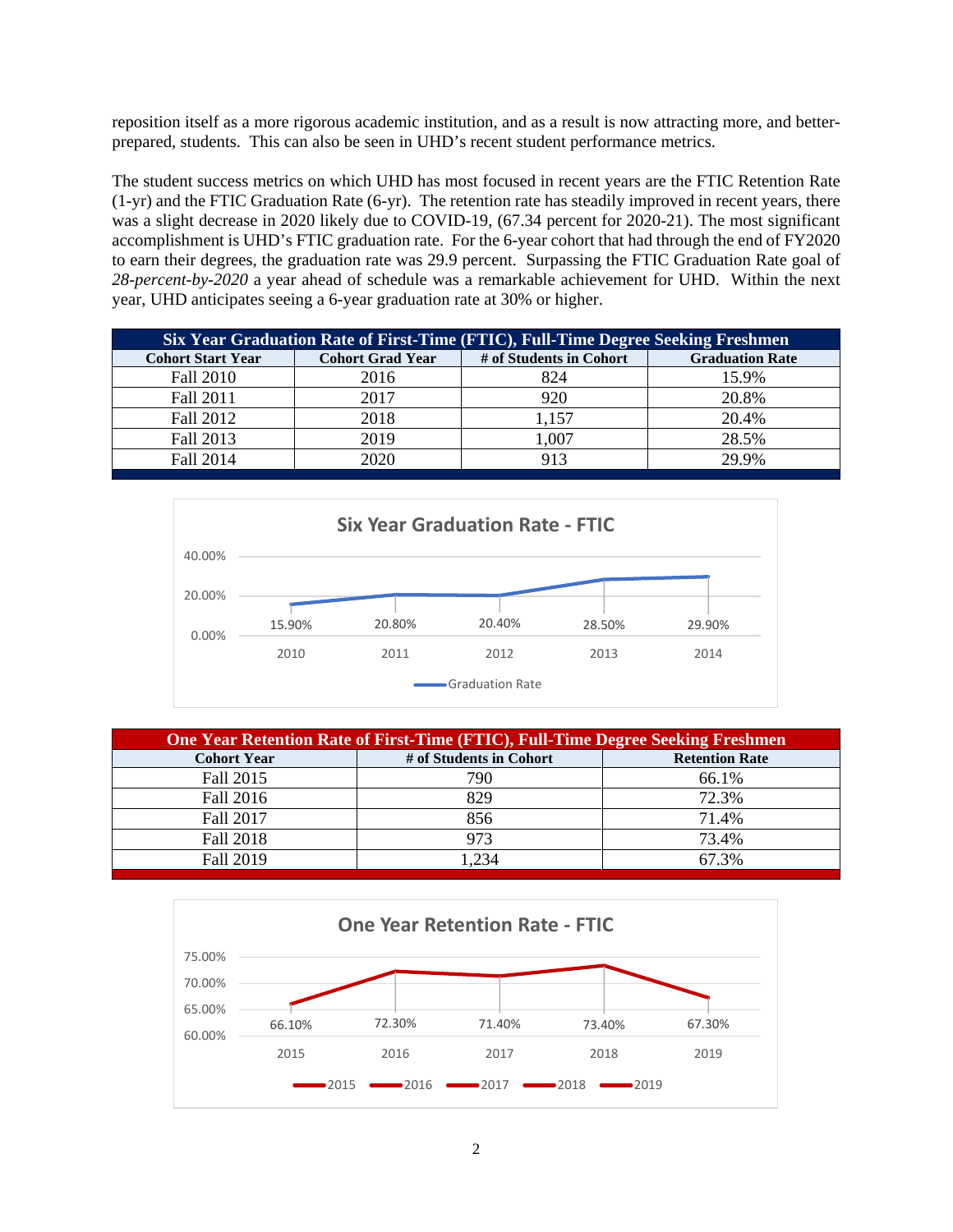| Two Year Graduation Rate of Transfer, Full-Time Degree Seeking Transfer (60+hours) |                         |                         |                        |  |  |  |  |  |  |  |
|------------------------------------------------------------------------------------|-------------------------|-------------------------|------------------------|--|--|--|--|--|--|--|
| <b>Cohort Start Year</b>                                                           | <b>Cohort Grad Year</b> | # of Students in Cohort | <b>Graduation Rate</b> |  |  |  |  |  |  |  |
| Fall 2014                                                                          | 2016                    | 731                     | 26.5%                  |  |  |  |  |  |  |  |
| Fall 2015                                                                          | 2017                    | 614                     | 23.8%                  |  |  |  |  |  |  |  |
| Fall 2016                                                                          | 2018                    | 602                     | 25.9%                  |  |  |  |  |  |  |  |
| Fall 2017                                                                          | 2019                    | 624                     | 32.4%                  |  |  |  |  |  |  |  |
| Fall 2018                                                                          | 2020                    | 664                     | 32.7%                  |  |  |  |  |  |  |  |



| <b>One Year Retention Rate of Transfer, Full-Time Degree Seeking Transfer (60+hours)</b> |                         |                       |  |  |  |  |  |  |  |
|------------------------------------------------------------------------------------------|-------------------------|-----------------------|--|--|--|--|--|--|--|
| <b>Cohort Year</b>                                                                       | # of Students in Cohort | <b>Retention Rate</b> |  |  |  |  |  |  |  |
| Fall 2014                                                                                | 731                     | 77.8%                 |  |  |  |  |  |  |  |
| Fall 2015                                                                                | 614                     | 77.0%                 |  |  |  |  |  |  |  |
| Fall 2016                                                                                | 602                     | 77.2%                 |  |  |  |  |  |  |  |
| Fall 2017                                                                                | 624                     | 78.7%                 |  |  |  |  |  |  |  |
| Fall 2018                                                                                | 664                     | 77.7%                 |  |  |  |  |  |  |  |
| Fall 2019                                                                                | 710                     | 77.2%                 |  |  |  |  |  |  |  |



Though FY21 fundraising was negatively impacted by the pandemic, the University used the opportunity to celebrate the conclusion of the Here, We Go campaign with virtual acknowledgements and stewardship for the 4,500 donors who contributed almost \$33 million to the campaign. Highlights of FY21 giving includes significant renewed scholarship support for the Marilyn Davies College of Business, continued support for Houston PREP (a summer STEM enrichment program for middle and high school students), scholarship support for transfer students and Honors Program students, and support from AT&T for the Accelerated Transfer Program.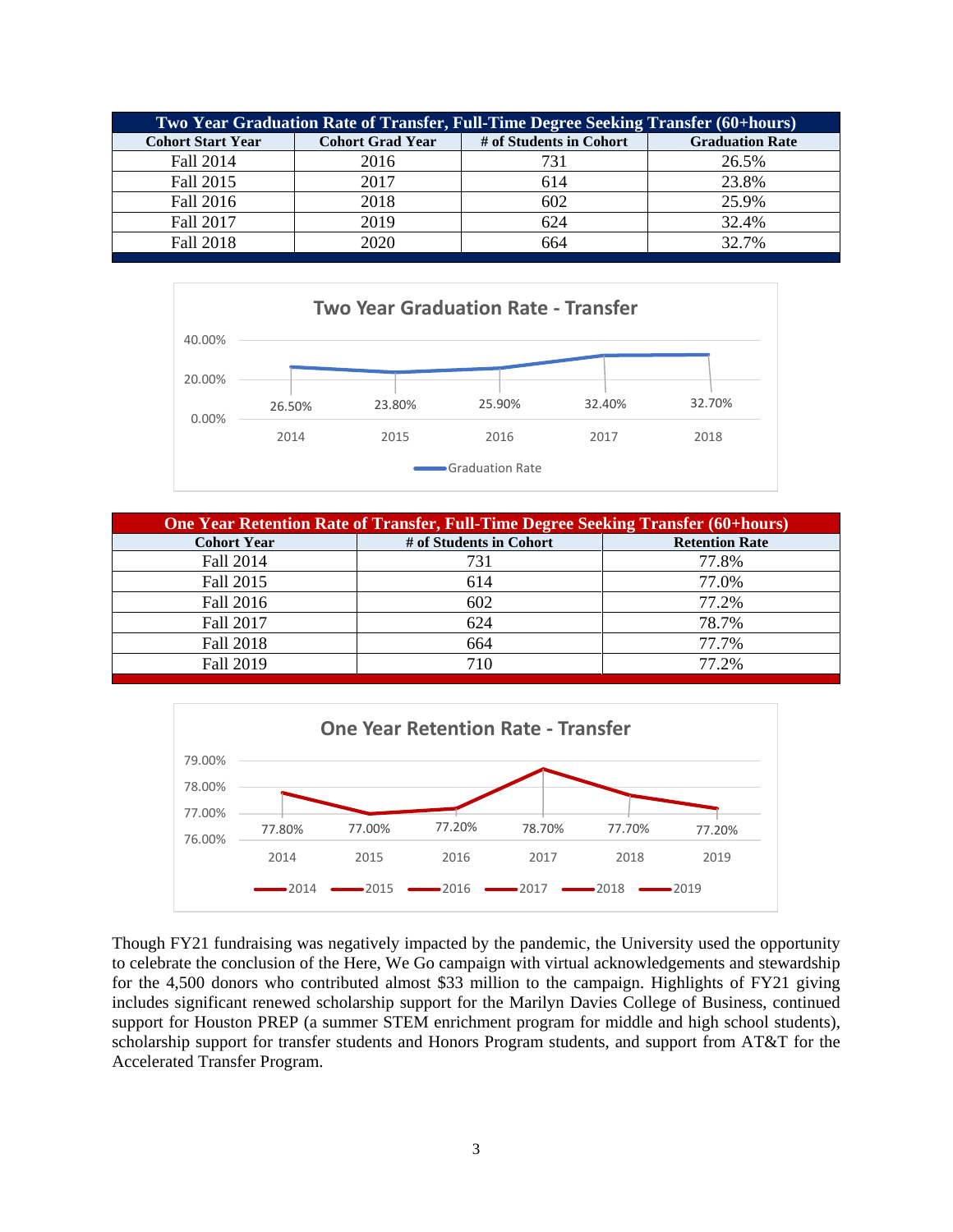UHD has begun to rebound from the pandemic with respect to securing external funding from grants in FY2021. As of the end of May 2021, UHD was up almost 90 percent in the research funding requested from external sponsors compared to the same time in FY2020 (\$24M vs \$12.6M, respectively). Moreover, as of the end of May 2021, grant awards for FY2021 are 18 percent higher than the same time in FY2020 (\$4.16M vs. \$3.54M). Research grants remain a small portion of UHD's grant portfolio with a majority of sponsored program grants funding student success and co-/extra-curricular programming. However, UHD currently has research funding from the National Institutes of Health, the National Science Foundation, the U.S. Department of Agriculture, and the Department of Homeland Security. Research expenditures for FY2021 are approximately \$1M, as the research enterprise has not fully recovered from limited campus access and faculty presence due to the pandemic.

Overall, UHD had a significant year in meeting the bulk of the goals articulated in its Progress Card. As importantly, UHD continues to take the steps necessary to lay the foundation for further progress in the years ahead.

## *FY2022 Funding Sources*

Due to the COVID-19 pandemic, FY2021 was fraught with uncertainty. Out of prudence, UHD joined its sister institutions in the UH System in building an FY2021 operating budget that assumed a 5 percent drop in enrollment from that which was achieved in FY2020. Each 1 percent drop in enrollment equated to approximately \$1 million in lost tuition/fee revenue, so a 5 percent enrollment decline translated into a loss of \$5 million.

Further, the State of Texas notified all public universities that, as was done in the current year, FY2021 general revenue appropriations will be reduced by 5 percent. For UHD, this amounted to just under \$1.3 million. The combination of cautious enrollment projections and State reductions had UHD entering FY2021, from a budget perspective, with approximately \$6.3 million less in overall revenue than had been anticipated pre-COVID.

Fortunately, UHD's Fall 2020 enrollment did not drop by the 5 percent as anticipated a year ago. Enrollment was approximately 4 percent higher than the previousfall. To reflect this increase, UHD revised the FY2021 budget and was able to fund approximately \$5 million of initiatives considered by UHD's Planning Budget Development Committee (PBDC) in Spring 2020 prior to COVID and before UHD implemented an FY2021 budget with an assumed 5 percent enrollment decline. UHD also generated sufficient revenue to eliminate the need to rely on \$3.5 million of fund balance.

For FY2022, UHD will build off of the FY2021 revenue along with revenue generated from a 2.5 percent tuition/fee rate increase approved by the Board in February 2020. Combined with projected enrollment growth in FY2022, UHD estimates a \$6.3 million increase in tuition/fees revenue. Although the legislature has yet to publish the bill pattern for the upcoming biennium, UHD expects to see an increase of approximately \$2.2 million in state formula general revenue for each year of the 2022-23 biennium which is included in the strategic priorities that follow. The budget will be adjusted as needed once final numbers are published.

# *UHD FY2022 Budget Priorities*

UHD's FY2022 plan/budget addresses four primary priorities, all of which underpin student success. These are the faculty/staff/student employee compensation funds to aid in recruit/retain highly qualified employees; the use of one-time funds for strategic planning, the creation of new faculty lines to support growing programs; and increases in Infrastructure/Administration outlays required to support core operations. Each year, funds must be provided to cover the increasing cost of general university operations.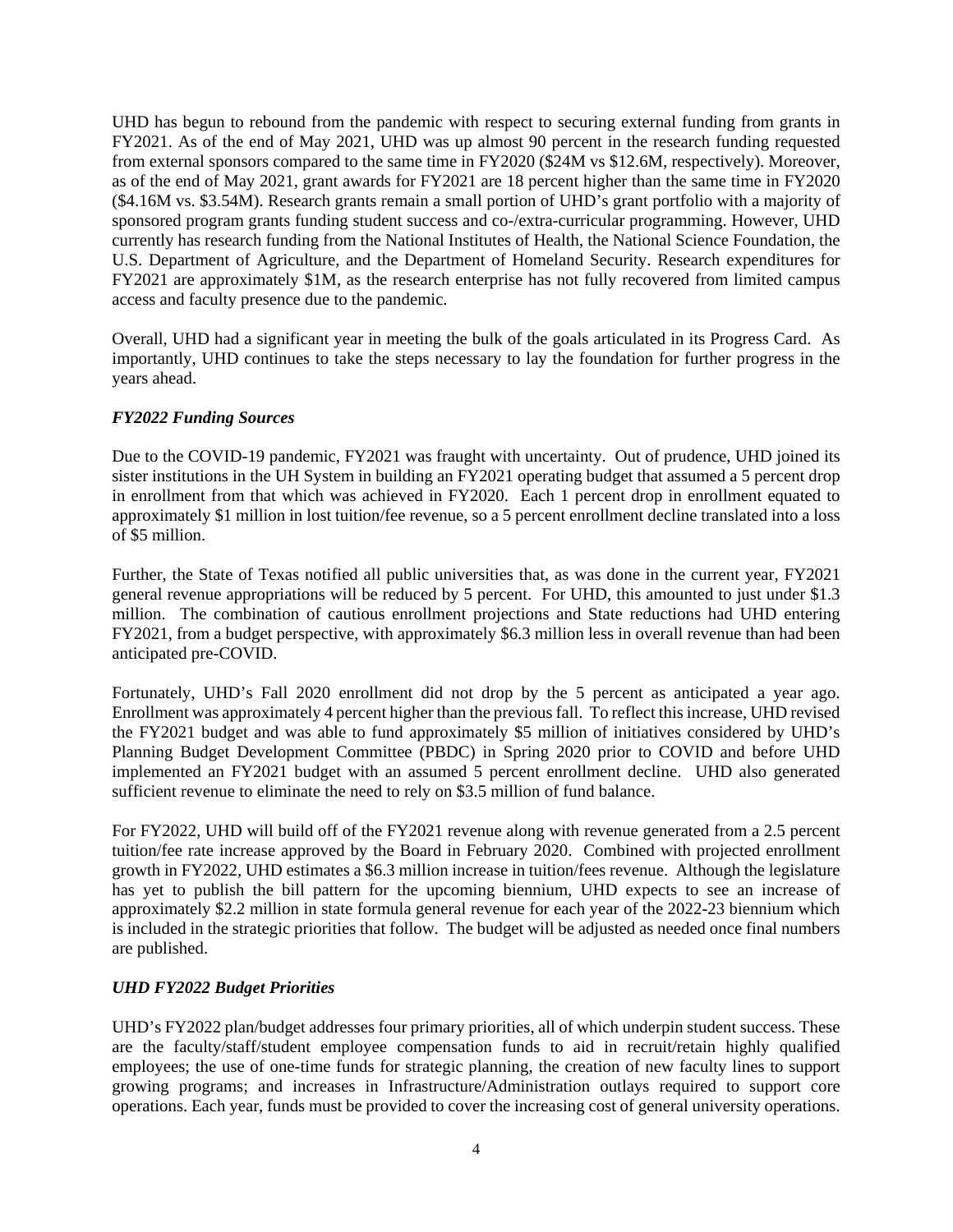This can come in many forms, including new staff positions, funds for critical software licenses, and funds to cover shared central services.

As the World Health Organization (WHO) was declaring the pandemic in March of 2020, UHD's Plan/Budget Development Committee (PBDC) was just finishing up its work. At that time the PBDC was deciding how to allocate approximately \$5 million of net new operating dollars, along with some additional funds that would be conditioned on achieving 2 percent enrollment growth. Beyond a number of 'mandate' items, the plan called for a 2 percent pool for much needed market-based salary adjustments for faculty and staff, 11 new faculty positions, a number of staff support positions, and funds for a variety of new initiatives in support of student success.

In FY2021, UHD retained CBIZ Talent and Compensation Solutions to conduct a faculty and staff compensation study. The objective of this study is to continue UHD's efforts in providing competitive salaries to attract, retain and motivate qualified employees who will enable the University to maintain a competitive position with whom we compete for labor. In addition to the 2 percent pool established in FY2021, for FY2022 UHD added another 3 percent pool for market salary adjustments based on the findings of the compensation study. In the past 11 years, UHD conducted only one other market study (FY2013) and awarded only six base-funded salary increases.

It is well documented that on-campus jobs directly support student retention. However, UHD has a hard time competing with outside businesses for talented students since they offer much higher wages for parttime help. The loss of these students affects a critical part of UHD's workforce and services. The current minimum hiring wage for all three student employee job levels range between \$9.25/hour and \$11.25/hour. Therefore, the objective of this initiative is to increase the minimum hourly rate of student workers to \$12/hour to compete with wages offered by outside businesses.

The core mission of the University is to provide instruction, and so each year, faculty resources must be reviewed, strengthened and, if appropriate, redeployed. In FY2022, UHD will add five new F/T faculty positions with new dollars. These positions will support existing high-growth programs like Psychology, as well as help improve UHD's faculty/student ratio.

Regarding capital outlays, UHD allocated \$10.8 million of HEAF for FY2022, with the majority going to technology upgrades, library, plant, and debt service costs. The University was successful in obtaining legislative authority to charge a new Wellness & Success Center Fee, and is currently in the construction phase. Part of the University's motivation for a quick start to this project is so that it can be largely completed before TXDOT begins work on the major highway relocation project, which will impact UHD significantly.

UHD's financial position was being helped by the fact that it received over \$10 million in CARES Act funds in FY2020. Of this, \$4.7 million was passed directly on to students as emergency financial assistance. While this money was provided to students without condition, it is believed that this financial support helped many UHD students to remain enrolled. UHD received an equal amount (\$4.7M) as 'Institutional' CARES Act funds, and another \$700K due to its MSI status. While restricted in how these funds can be applied, this federal allocation has proven very helpful, addressing myriad of expenses that would otherwise have been covered by other institutional funds.

In FY2021, UHD was allocated over \$18 million in HEERF II/CRRSAA federal relief funds. \$4.7M of this \$18M was once again to be directed toward student financial assistance while the institutional use portion amounted to \$13.4M. CRRSAA allows funds to be used to defray the expenses associated with the coronavirus, including lost revenues. UHD will spend a portion of these funds to recover \$2.5M of General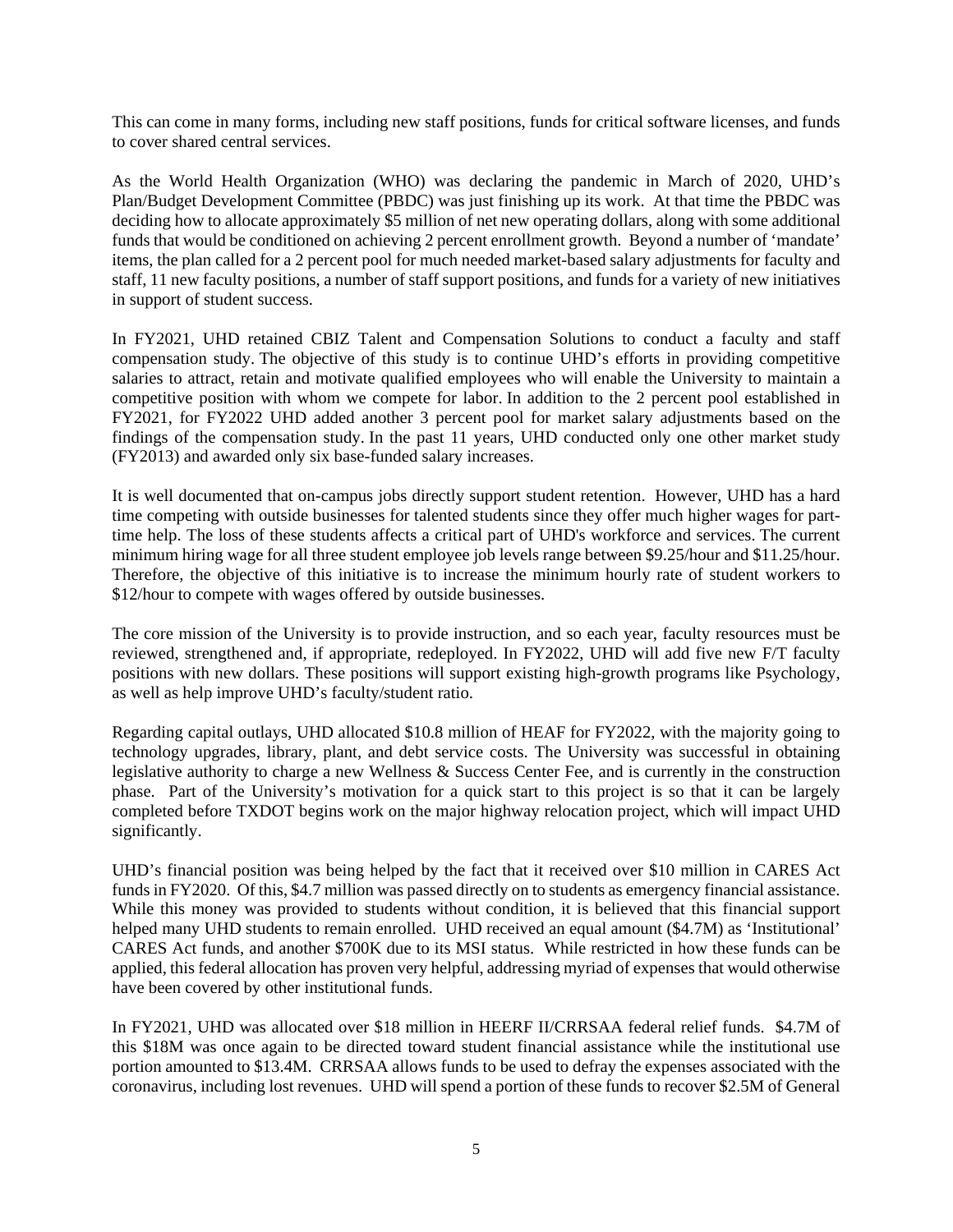Revenue from the 5 percent reduction for the 2020-2021 biennium as directed by the State in May 2020 and recover lost mandatory and auxiliary fees.

UHD has utilized HEERF II/CRRSAA funds to continue to strengthen its Information Technology (IT) infrastructure as well as improve the air quality of our buildings for the health and safety of our campus. Due to the increased demand for on-line services brought on in large part by the COVID-19 pandemic, IT has upgraded network and security equipment, converted classrooms to HYFLEX rooms to better support distance education, and provided computer equipment to faculty and students. Facilities Management has replaced outdated air handler units as well as upgraded building automation systems for better control of the building environment to increase the filtration of the air stream to help prevent the spread of pathogens such as the coronavirus through the buildings.

#### *The Planning and Budgeting Process*

Planning and budgeting at UHD, which is guided by the University of Houston System goals, the UHD Progress Card, and the current UHD Revised Strategic Plan 2017-2020, begins at the department level where staff and faculty in all units identify and prioritize new initiatives. These unit plans are then consolidated and presented to the university's Planning and Budget Development Committee (PBDC) which makes recommendations to the President.

#### *Summary of Reductions, Reallocations and Operating Efficiencies*

For FY2022 UHD will be funding six positions – 2 faculty, 4 staff – via reallocations. College of Humanities and Social Sciences is creating two new faculty positions in the English department. Reallocated funds will also be utilized to support UHD Counseling Services. UHD outsourced Counseling Services to UT Health for many years but will be providing these services in-house starting FY2022. Counseling services are vital now more than ever due to the COVID19 pandemic. As more students return to UHD, members of the UHD community will be needed on site for support.

UHD's Facilities Management unit continues to perform well in improving overall plant efficiency. Transitioning to LED fixtures/lights, improving the programming of HVAC systems to maximize efficiency, and steadily replacing the One Main Building's old single-pane window glass with double-pane, insulated windows, are some of the steps that have been taken to make the University more energy efficient. Further, by shutting down buildings, raising thermostat set points and taking similar actions, it is estimated that UHD will have reduced utilities costs by \$275K, over and above the efficiencies cited in the previous paragraph.

UHD has always relied on the re-prioritization of funds to achieve the University's goals. In FY2018, reallocated funds were used to establish faculty lines and improve faculty salary compression in the Marilyn Davies College of Business. Reallocated funds were also used to fund staff support positions across the colleges. In FY2019, along with a 2% university-wide budget reduction which resulted in \$1.7M being cut, \$1.1M was reallocated to fund the Freshman Work-Study Program, the Joint Advisors program with the Houston Community College, an increase in lab operations, two faculty positions and two staff positions in the College of Public Service. In FY2020, reallocated funds of approximately \$1.1 million funded a portion of the PeopleSoft project. During the project's implementation phase, the University steadily built a base budget that could be reallocated to cover the PeopleSoft-related increase in the UHS Service Charge which began in FY2020. In addition, the Academic & Student Affairs division reallocated almost \$700K enabling the creation of six new positions, including three new T/TT faculty lines needed to support growing programs. In FY2021, reallocated funds were used to fund staff and faculty positions.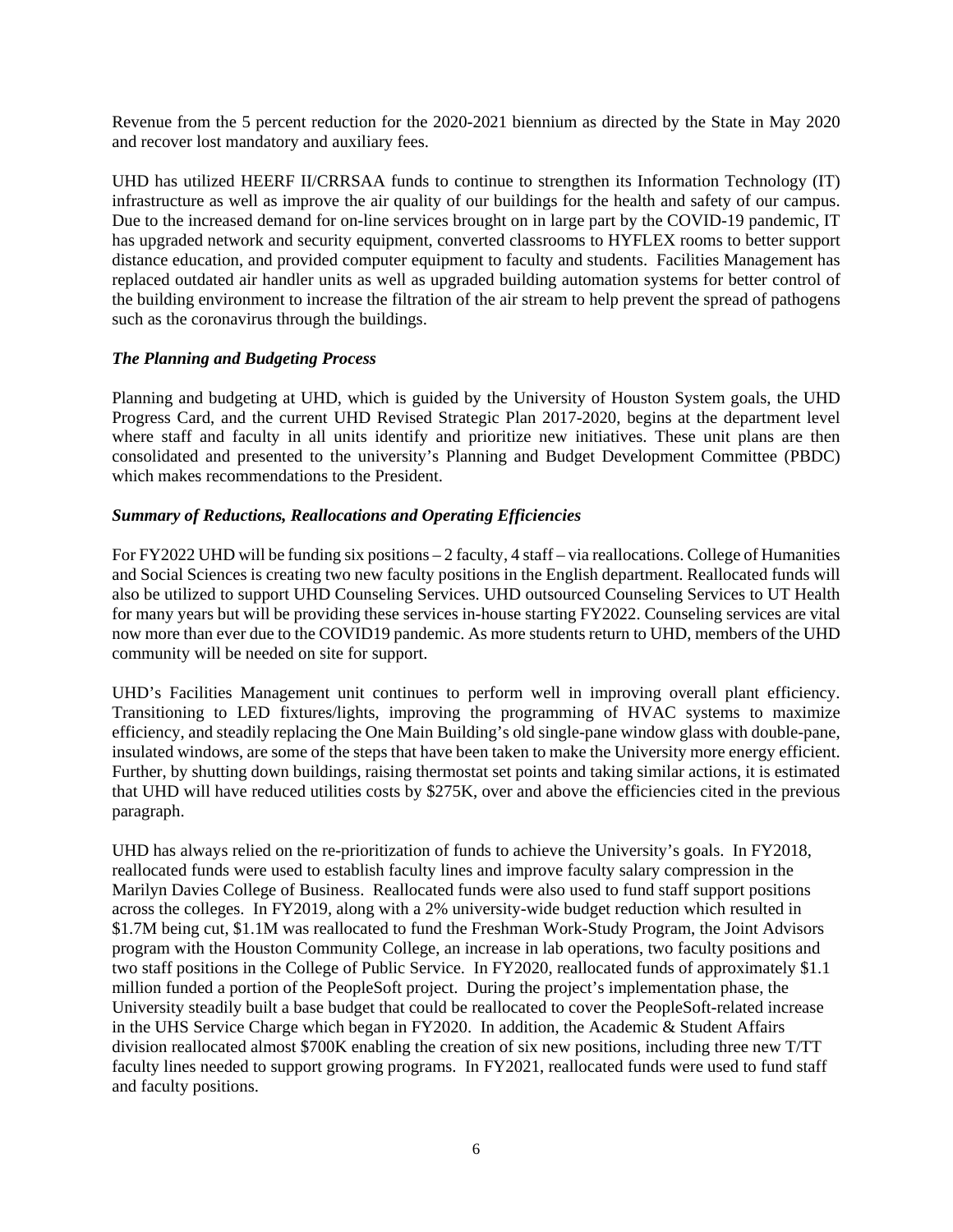#### **Priority 1 - Student Success**

#### **Context**

UHD remains committed to student success as its overarching goal and guiding principle. Overall UHD is committing approximately \$8.8 million to support student success. Of this, HEAF funds \$6.5 million in library materials, technology for labs and classrooms, and campus expansion/ campus development. The University also continues with its multi-year investment in EAB's *Navigate* tool, working to support student success through improved advising services.

New operating dollars will fund student access and success 'essential mandates' such as designated tuition set-aside scholarships and increased allowances for remissions/exemptions. UHD will also increase minimum wage for student workers and apply funds to work on UHD's Strategic Plan. New operating dollars will also be utilized to create a Librarian and a College Advisor/Recruiter.

#### *FY 2022 Budget Initiatives*

• *Student Support (\$216,087 New Operating Funds; \$264,483 Reallocations). (\$480,570 Total Operating) App A-C3*

Reallocated funds are being applied to help fund UHD Counseling Services. UHD outsourced Counseling Services to UTHealth for many years but will now be providing these services in-house starting FY2022. Counseling services are vital now more than ever due to the COVID-19 pandemic. As more students return to UHD, members of the UHD community will be needed on site for support. In addition, new operating funds will be utilized to better support the UHD Library and UHD's Writing and Reading Center.

• *Financial Aid (\$1,011,607 New Operating Funds) App A-C4*

Approximately 70.1 percent of UHD students receive some form of financial aid, confirming that financial assistance is a critical component of student success and completion. UHD currently provides \$7.8 million per year in designated tuition set-aside funds, to which another \$756K will be added in FY2022. These additional set-aside funds are available because of projected growth and through the rate-increase dollars being generated for FY2022. UHD will also set funds aside for remissions and exemptions. There are numerous reasons why students might receive a tuition/fee exemption, with the most prominent in recent years being the Hazlewood exemption, which supports Texas veterans and their families.

It should be noted that when federal, state and institutional sources are all considered, UHD students have access to over \$50 million/year in non-loan financial aid.

• *Retention/Graduation Rates (\$1,048,815 New Operating Funds; \$4,000 Reallocations). (\$1,052,815 Total Operating) App A-C5*

New operating funds are being applied to the minimum hourly rate increase for UHD student workers. This will help better compensate the hard working students of University of Houston-Downtown. New operating funds are also being utilized to assist with UHDs Strategic Plan. The Provost's Office has led efforts over the past two years to update the University's Strategic Plan with comprehensive input from six working groups. While progress was delayed due to COVID-19, an updated Bridge Plan including revised metrics was completed in May 2021 and is currently under review. Due to senior leadership changes as well as multiple delays due to the pandemic, the Bridge Plan is in the process of being synthesized along with findings from a comprehensive Listening Tour that was launched this spring. Both efforts will guide the University over the next year until a comprehensive strategic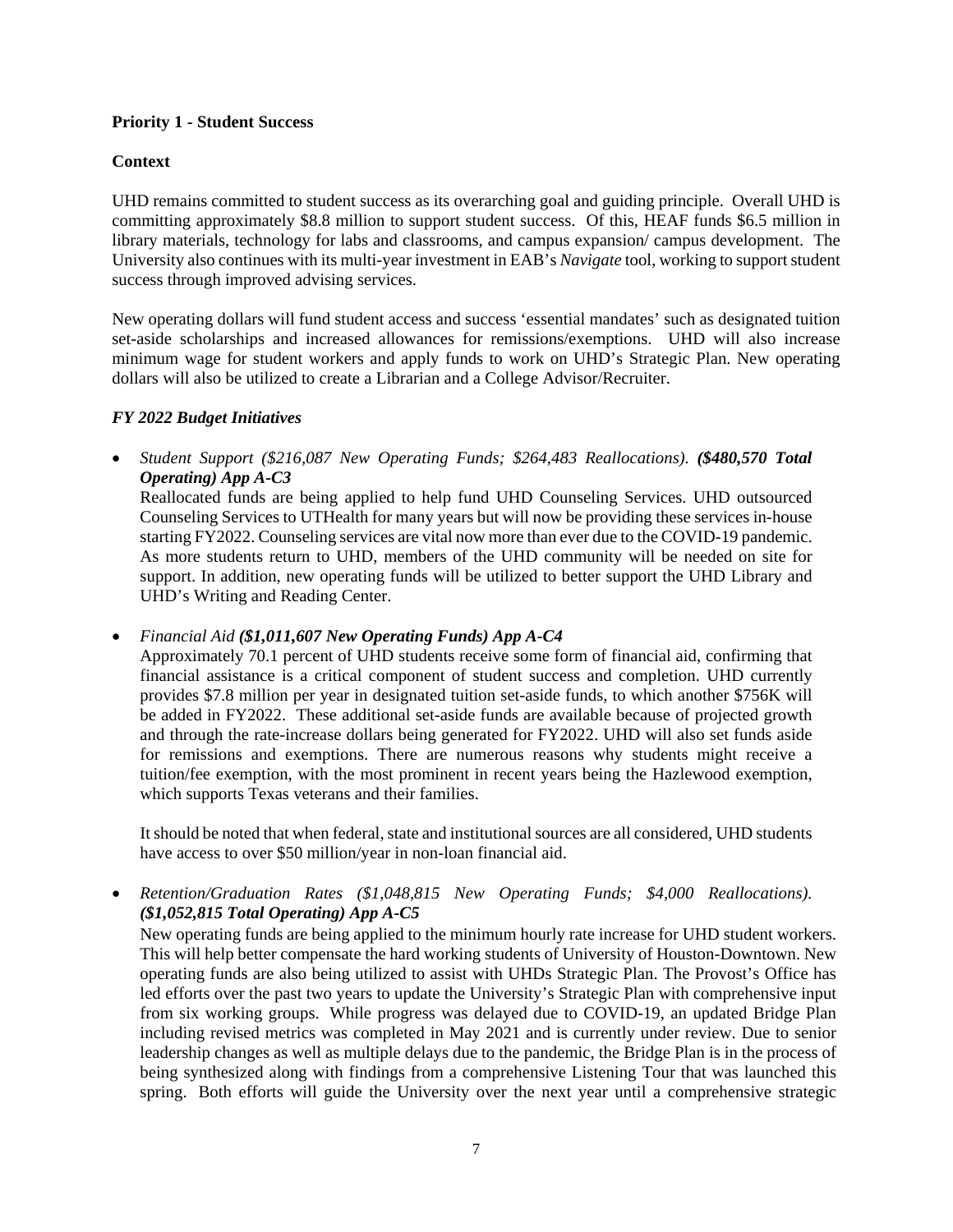planning process can be officially launched. The new strategic plan will go into effect at the start of AY 2024, as UHD celebrates 50 years as a Texas public university.

#### • *Recruiting/Enrollment Services (\$220,903 HEAF) App B-1*

The bulk of this HEAF spending represents UHD's share of the cost of the larger UHS move to adopt EAB's predictive analytics software (\$171K). This is the final year of a five year commitment. The remainder will be used to create better access to textbooks, eBooks and/or homework tools and platforms.

# • *Library Support (\$2,349,124 HEAF) App B-2* In responding to student utilization trends, in the coming year the library will spend over 90 percent of its HEAF budget providing students access to digital databases and journal subscriptions. The remainder will cover the purchase of books, e-books, videos, and recordings.

• *Academic Facilities and Equipment (\$1,635,332 HEAF) App B-3* Approximately \$1.6 million will be used to upgrade primary and satellite computer labs, equipment in presentation classrooms and event rooms, and desktop computers in academic units (faculty and staff). Approximately \$250K is earmarked for minor renovation projects involving academic space, with the balance going to HEAF-Discretionary accounts controlled by the provost and deans.

#### • *Accommodate Growth – Debt Service (\$2,559,250 HEAF) App B-4*

In FY2017, UHD issued \$37 million in Consolidated Revenue Bonds (CRB) to fund the acquisition of land and to supplement the Science & Technology (S&T) Building/Central Utility Plant project. In FY2021, \$2,559,250 will be spent on the debt service of the CRB.

The new S&T Building, which opened for Fall 2019, was already doing much to advance science education at UHD, prior to the pandemic-driven closing of campus. In addition to providing a site for the S&T Building, the acquired property (and utility plant) is enabling the construction and operation of UHD's new Student Wellness and Success Center. This project, now in the construction phase, will help UHD establish a greater 'sense of place' for its students, which will support retention efforts. Finally, there is a location on the acquired property for an additional structure at some later date.

|                                       | <b>New Operating</b> | <b>Reallocation</b> |     | <b>HEAF</b> |     | <b>Total</b> |
|---------------------------------------|----------------------|---------------------|-----|-------------|-----|--------------|
| <b>Student Support</b>                | \$<br>216,087        | \$<br>264,483       |     |             | S   | 480,570      |
| Financial Aid                         | \$<br>1,011,607      |                     |     |             | S   | 1,011,607    |
| Retention & Graduation Rates          | \$<br>1,048,815      | \$<br>4,000         |     |             | \$  | 1,052,815    |
| <b>Recruiting/Enrollment Services</b> |                      |                     |     | 220,903     | S   | 220,903      |
| <b>Library Support</b>                |                      |                     |     | \$2,349,124 |     | \$2,349,124  |
| Academic Facilities & Equipment       |                      |                     | \$. | 1,635,332   | \$. | 1,635,332    |
| <b>Accommodate Continued Growth</b>   |                      |                     | S.  | 2,559,250   | S.  | 2,559,250    |
| <b>Total</b>                          | \$<br>2,276,509      | 268,483             | \$  | 6,764,609   | \$  | 9,309,601    |

#### **Investment of FY 2022 Resources in Student Success Initiatives**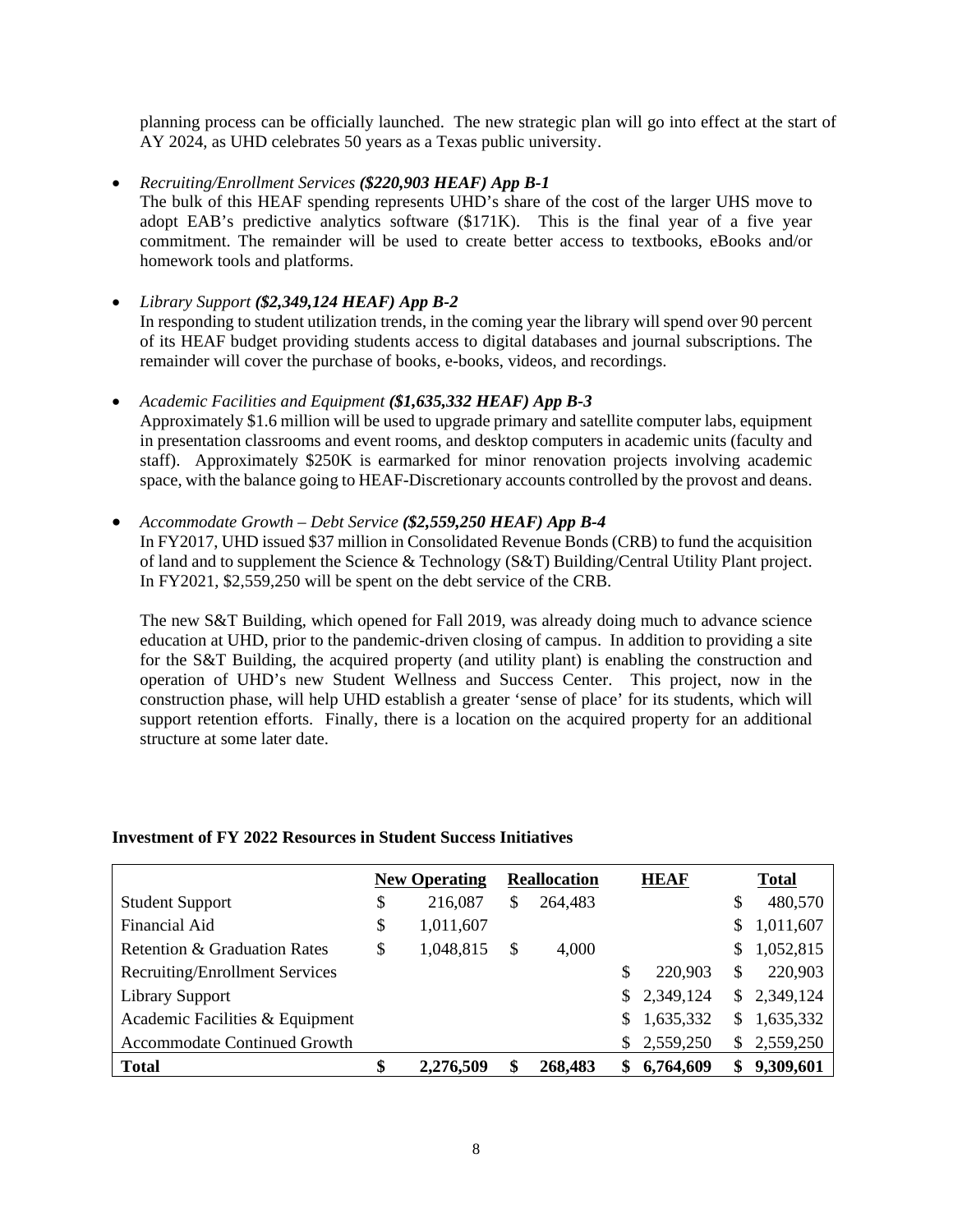## **Priority 2 - National Competitiveness**

## **Context**

A highly qualified faculty is vital for UHD to achieve its goals of improving student success rates and equipping graduates with 21<sup>st</sup> Century skills. Faculty are the backbone of the UHD community "*dedicated to integrating teaching, service, and scholarly research to develop students' talents and prepare them for success in a dynamic global society*." A significant portion of UHD's new operating funds will be used in FY2022 to base fund market-based salary adjustments. New operating funds will also fund five new faculty lines for various colleges – two in the College of Humanities and Social Sciences and one each in the College of Science and Technology, College of Public Service and Marilyn Davies College of Business.

## **FY 2022 Budget Initiatives**

• *Faculty Recruitment and Retention (\$2,339,363 New Operating Funds; \$100,809 Reallocations) (\$2,440,172 Total Operating) App A-C7*

This funding will support the faculty portion of a 5 percent pool for much needed market-based salary adjustments. The objective of this study is to continue UHD's efforts in providing competitive salaries to attract, retain and motivate qualified employees who will enable the University to maintain a competitive position with whom we compete for labor. Through reallocations, faculty lines are being shifted to support high-demand disciplines in the College of Humanities & Social Sciences.

• *Facilities/Labs and Technology (\$463,000 HEAF) App B-6* HEAF is being provided in FY2022 to replace aging equipment in the Natural Sciences and Computer Science/Engineering Technology departments.

#### **Investment of FY 2022 Resources in National Competitiveness Initiatives**

|                                 | <b>New Operating</b> |           | <b>Reallocation</b> |         | <b>HEAF</b> |         | <b>Total</b> |
|---------------------------------|----------------------|-----------|---------------------|---------|-------------|---------|--------------|
| Faculty Recruitment & Retention |                      | 2,339,363 |                     | 100.809 |             |         | \$2,440,172  |
| Facilities/Labs and Technology  |                      |           |                     |         |             | 463,000 | 463,000      |
| <b>Total</b>                    |                      | 2.339.363 |                     | 100,809 |             | 463,000 | 2,903,172    |

#### **Priority 3 – University Infrastructure and Administration**

#### **Context**

To maintain an environment conducive to student success, the University must invest in its infrastructure and be efficient in its administrative practices. These infrastructure and administrative investments are generally in the areas of personnel, automation, plant, technology, security, and general administration.

As with any organization, UHD's greatest asset is its people - faculty and staff. A significant portion of UHD's new operating funds will be used in FY2022 to fund market-based salary adjustments.

As in the past, HEAF funds will be provided to address planned maintenance needs and renovation, and to maintain UHD's technology environment.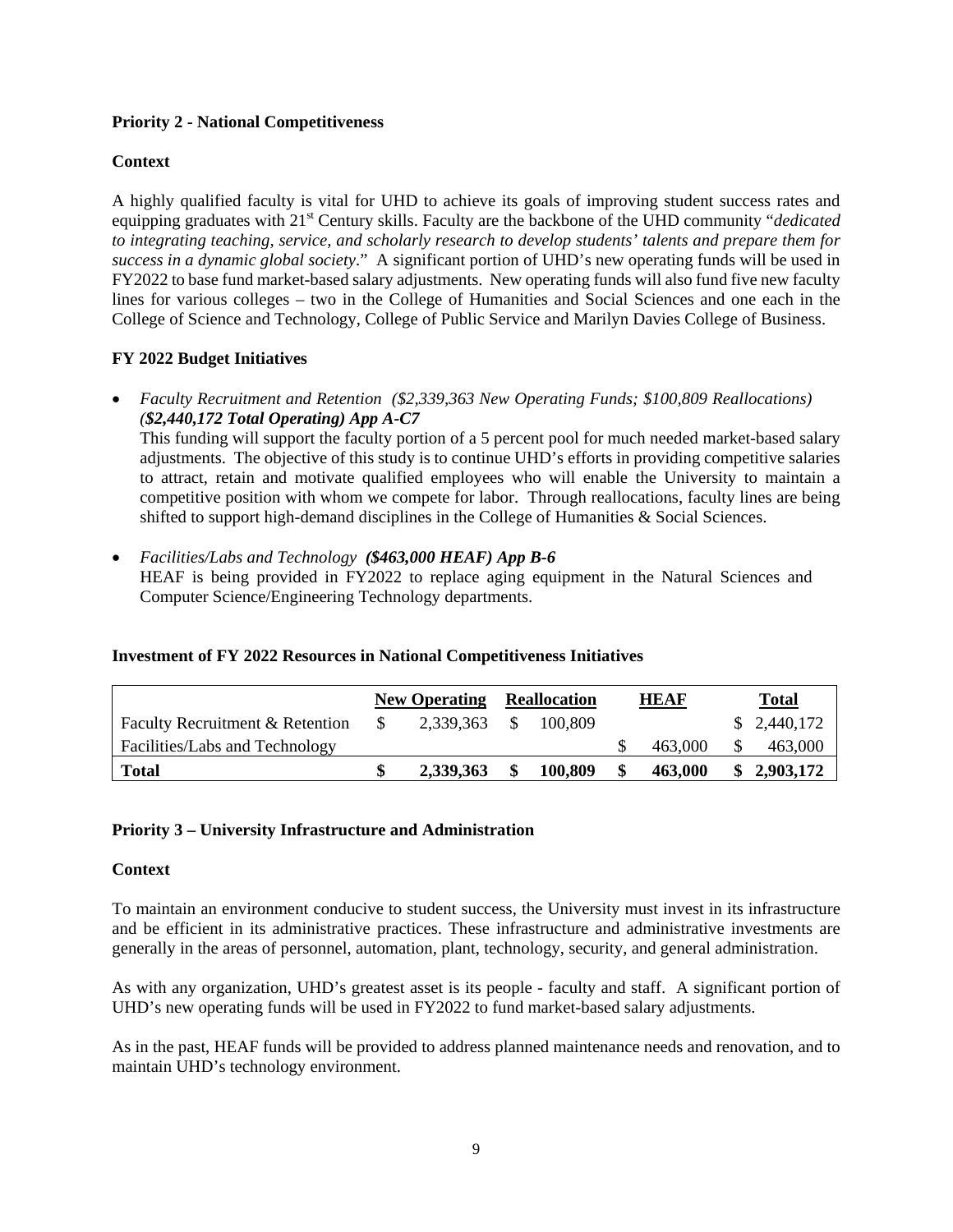## **FY 2022 Budget Initiatives**

- *Recruit/Retain Highly Qualified Staff (\$1,904,200 New Operating Funds) App A-C9* This funding will support the staff portion of a 5 percent pool for much needed market-based salary adjustments. To recruit and retain top quality staff, UHD must be able to provide competitive salaries.
- *Physical Plant Maintenance and Upgrades (\$118,000 New Operating Funds; App A-C10 \$2,160,000 HEAF) App B-8*

In FY2022 major expenditures will include capital renewal/capital improvement (CR/CI) life cycle replacements (\$1,660,000). The HEAF balance will also go towards O'Kane Theatre Renovations. As part of the plan to shore up UHD's base budget, the existing plant maintenance budget will be increased by \$75,000 and \$43,000 will cover the increasing cost of our annual hazardous waste disposal.

• *Technology Maintenance and Upgrades (\$646,567 New Operating Funds; App A-C11 \$1,175,000 HEAF) App B-9*

The technology on which the University depends for its instructional and administrative operations must be upgraded and/or replaced in a systematic manner. In FY2022, UHD will allocate HEAF to upgrade servers and network infrastructure, expand storage capacity, and replace the Uninterrupted Power Supply (UPS) unit in the Shea (Redundant) Data Center. Included here are funds to cover the increasing cost of software licensing/hardware maintenance agreements, and add a Support & Training Specialist for Blackboard Support to enhance remote learning.

• *Campus Safety/Security (\$88,394 New Operating Funds; App A-C12 \$130,000 HEAF) App B-10*

For FY2022 there will be several initiatives to further enhance campus safety and security. These funds are being provided to address the capital needs of the UHD Police department. This includes upgrades/refreshes to the PD Data Center, equipment to support the camera and access control programs, funds for additional radios, and money to acquire a new police vehicle. The UHD PD operates with five patrol vehicles, with one being cycled out of service each year. An exciting new Police initiative for FY2022 will be the addition of a new security officer position.

• *General Administration and Operations (\$1,490,959 New Operating Funds; \$105,544 Reallocations) Total \$1,596,503 Operating: App A-C13 \$135,735 HEAF) App B-11* Continuing into FY2022, UHD will see a significant increase in the UHS Service Charge, attributable mainly to the PeopleSoft Campus Solutions project (P/S Student) moving from 'implementation' to 'maintenance' and rising costs at UHS for software and licensing. UHD's non-health insurance costs has also continued to increase. In addition, UHD will add three fulltime administrative support positions, a Financial Analyst/Special Projects Manager, a Financial Assistant and an Organizational Development Coach.

To support general operations, \$20K will fund compensation market software and \$116K of HEAF will be allocated among the administrative units at UHD, the companion piece to a similar allocation provided to the academic units. These funds are allocated based on a model that looks at departmental FTE and budget, providing administrative units with modest amounts to address minor capital needs.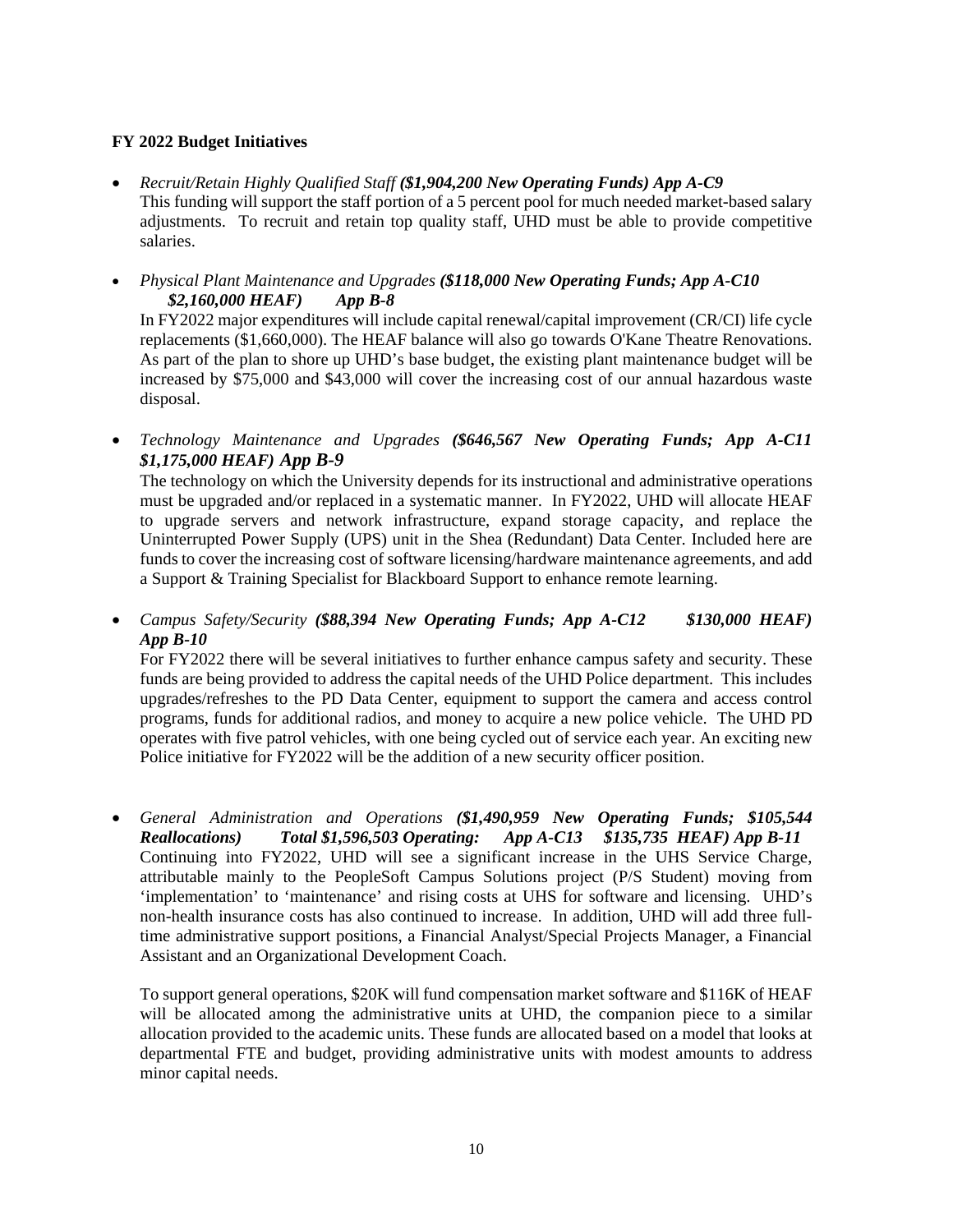|                                       | <b>New Operating</b> | <b>Reallocation</b> | <b>HEAF</b>     |    | <b>Total</b> |
|---------------------------------------|----------------------|---------------------|-----------------|----|--------------|
| Recruit/Retain Highly Qualified Staff | \$<br>1,904,200      |                     |                 | S  | 1,904,200    |
| Physical Plant Maintenance & Upgrades | \$<br>118,000        |                     | 2,160,000       | S. | 2,278,000    |
| Technology Maintenance & Upgrades     | \$<br>646,567        |                     | 1,175,000       | S  | 1,821,567    |
| Campus Safety/Security                | \$<br>88,394         |                     | 130,000         |    | 218,394      |
| General Administration and Operations | \$<br>1,490,959      | 105,544             | \$<br>135,735   |    | 1,732,238    |
| <b>Total</b>                          | \$<br>4,248,120      | \$<br>105,544       | \$<br>3,600,735 | Я  | 7,954,399    |

## **Investment of FY 2022 Resources in University Infrastructure and Administration**

## **Priority 4 - Community Advancement**

## **Context**

UHD has taken a number of steps to raise its profile in the city, in support of reputation, enrollment and branding. The University has continued its integrated marketing program resulting in over 10 million views of ads on Google and Facebook, 60 million billboard impressions, 9,400 airings of television commercials culminating in 600,000 impressions. A robust video streaming focus was also launched resulting in 588,000 overall impressions.

UHD faculty are sought out by local and national media to offer comment and analysis on current events, and media mentions of UHD are on the rise. Last year, there were 130 faculty expert media placements and 1,800 media mentions (ad value equivalency \$24.9M). In addition, 310 articles produced by UHD writers were shared 190,000 times on social media. Broadcast exposure increased 145% and social media exposure increased 728%. New to the University's marketing efforts in 2020-2021 was a partnership with Univision Houston to offer the 'Tu Futuro" scholarship. The scholarship essay contest, promoted widely on Univision, provided the winning student with a scholarship, secured over \$500,000.00 in advertising for the University on the Spanish-speaking television station, and resulted in an additional 300 student applications.

The University provided all marketing and communications support relative to the COVID-19 pandemic. This included hundreds of executive, institutional and emergency communications, COVID-19 websites in English and Spanish, extensive signage and 25 videos related to or made necessary by the pandemic response. In addition, an entirely new Student Newsletter titled "Gator Update" was developed to share emergency communication updates and general student news. The Newsletter has been well-received and enjoys a 30% open rate.

While the last year has been spent in a virtual setting, major university events have continued online. Examples include the Gator Grit Speaker Series and Vital Voices which have brought business leaders, entrepreneurs, public servants and philanthropists via a virtual webinar platform to the larger University community. In addition, an ongoing partnership with the Houston Food Bank has enabled the University to offer multiple food fairs and backpack giveaways, providing support for the local neighborhood and the University community.

Though FY21 fundraising was negatively impacted by the pandemic, the University used the opportunity to celebrate the conclusion of the Here, We Go campaign with a video message, virtual acknowledgements and stewardship for the 4,500 donors who contributed almost \$33 million to the campaign. Highlights of FY21 giving includes significant renewed scholarship support for the Marilyn Davies College of Business.